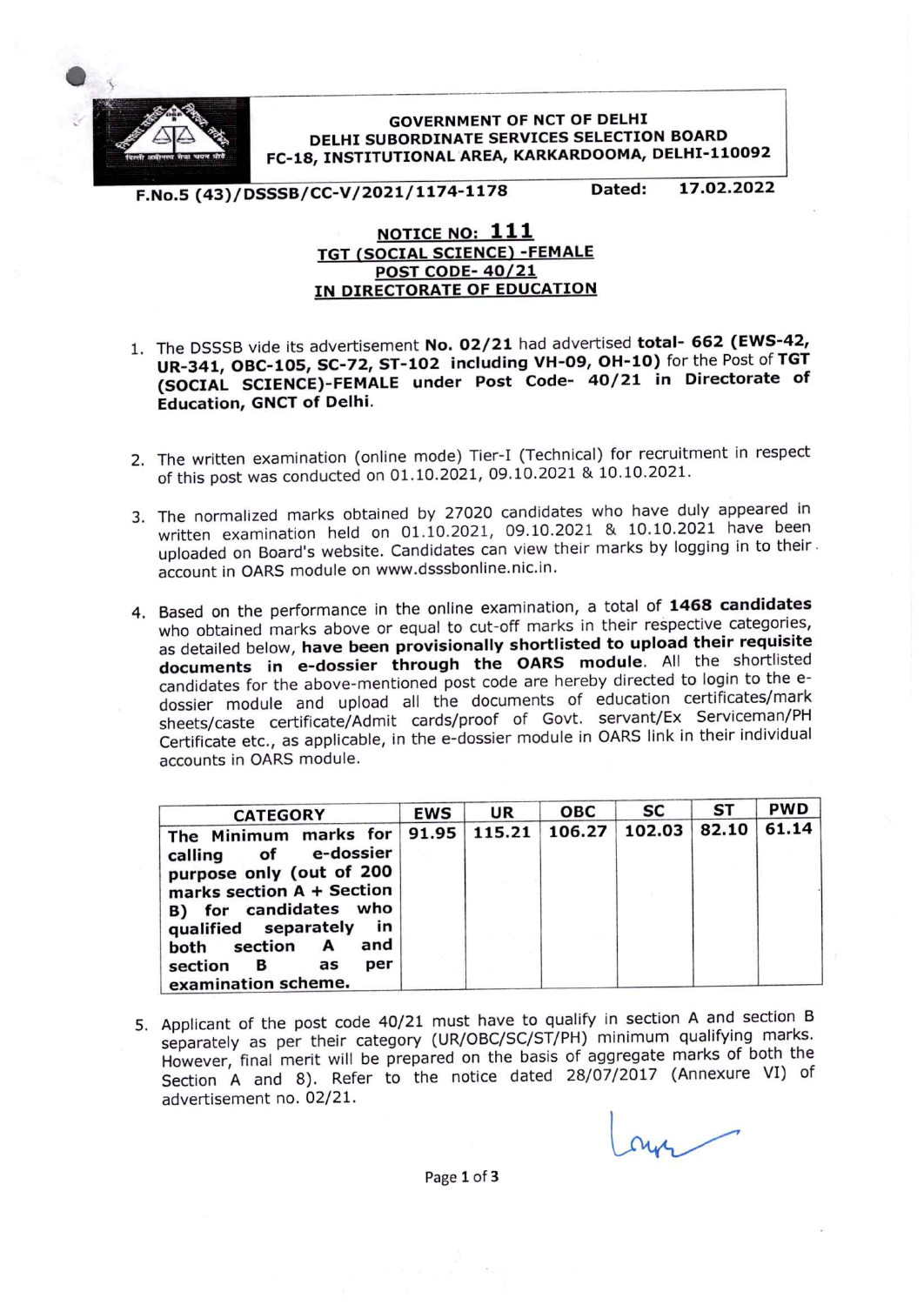- 6. The shortlisted candidates for the above-mentioned post/post code are hereby informed to fill the e-dossier and up-load all the documents of Educational Certificate/Professional/Experience Certificates/Degree and Marks sheets/Caste Certificate/Proof of Govt. Servant/Ex Servicemen/Admit Cards, ete., as appllcable in the e-dossier module in OARS link in their individual accounts in OARS module, Short listing is being made on the basis pf marks obtained in Tier-I exanimation (Objective -MCQ) for 200 marks.
- 7. Further, since documents have not been called from the candidates alongwith the application forms as such detailed scrutiny regarding eligibility has not been carried out, and therefore, mere inclusion of names in the list of candidates shortlisted for uploading of e-dossier do not entitle them any right over the post.
- 8. Reserved Category candidates who have obtained marks above or equal to the last shortlisted uR Candidates have been shortlisted against UR vacancies and their final selection to the post shall be considered in UR Category, subject to availability of vacancies, otherwise for selection in their respective category.
- 9. As per the Board Notice dated 26/04/2013 the minimum qualifying marks in one Tier written examination for UR Category Candidate is 40%, for OBC candidate is 35% and for SC/ST/PH Category Candidate is 30%.
- 10. Kindly note that the e-dossler link will be activated in r/o only those candidates who are provisionally shortlisted to upload e-dossier as per details given in Para 03 above.
- 11. All the candidates who have been shortlisted for uploading e-dossier MUST upload their all requisite/applicable documents ln the said link within the stipulated time period.
- 12. The e-dossier link will be active from 23.02.2022 to 09.03.2022. The candidates uploading e-dossier should ensure that they fulfil all the eligibility criteria/all essential qualifications as per RRs for the said post as on closing date of application i.e. 24.06.2021.
- 13. The above short-listed candidates are also being separately informed through SMS and e-mail on their registered mobile number and e-mail ID as an additional facility just for the facilitation of the candidates. But in case a candidate does not get any information on his/her registered mobile no/email ID due to any reason, then it would not give any right to the candidate for extension of uploading of edossier. Therefore, if, a candidate fails to upload the e-dossier during the above period, his/her candidature will be rejected and no further opportunity will be given on whatsoever ground.
- 14. Mere asking the candidate for uploading documents in the e-dossier module does not confer him/her right to selection to the applied post. Final selection will be made purely on the basis of merit against the notified vacancies provided the candidate falling in the zone of consideration fulfils all the requisite eligibility conditions. It is reiterated that if a candidate fails to upload his documents on or before the date as mentioned above, he/she will not be given any further opportunity and his/her candidature will be treated as cancelled.